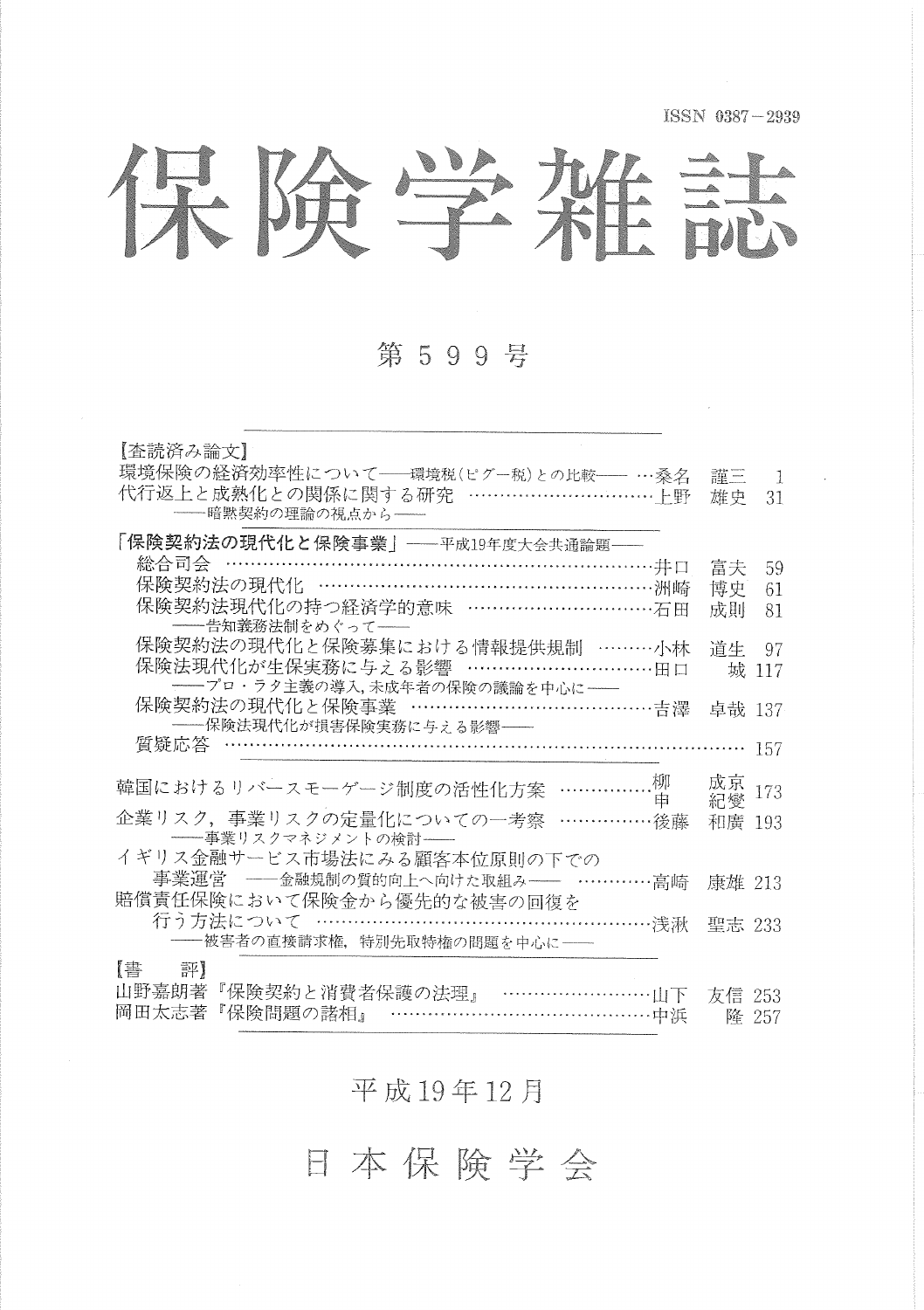| 第 599 号                                                                                          |  |  |  |
|--------------------------------------------------------------------------------------------------|--|--|--|
| 平成19年12月31日 発行                                                                                   |  |  |  |
| 《非壳品》<br>邦<br>昭<br>編集委員<br>石名坂<br>口 富<br>井<br>夫<br>藤 田<br>楯 彦<br>古 田 英 之<br>山野嘉朗<br>吉澤卓哉         |  |  |  |
| 編集兼<br>本保険学会<br>E.<br>発 行 者                                                                      |  |  |  |
| ●5100-0005 東京都千代田区丸の内3−4−1<br>新国際ビル8階生命保険文化センター内                                                 |  |  |  |
| 本保险学会<br>Ħ<br>発 行 所                                                                              |  |  |  |
| ●100-0005 東京都千代田区丸の内3-4-1<br>新国際ビル8階生命保険文化センター内<br>話 (03)5220 - 8523<br>衝<br>振替口座 00150-0-150977 |  |  |  |

 $\epsilon$ 

印刷所 株式会社 松 濤 企 画 **西101-0051 東京都千代田区神田神保町 2-44 5階**